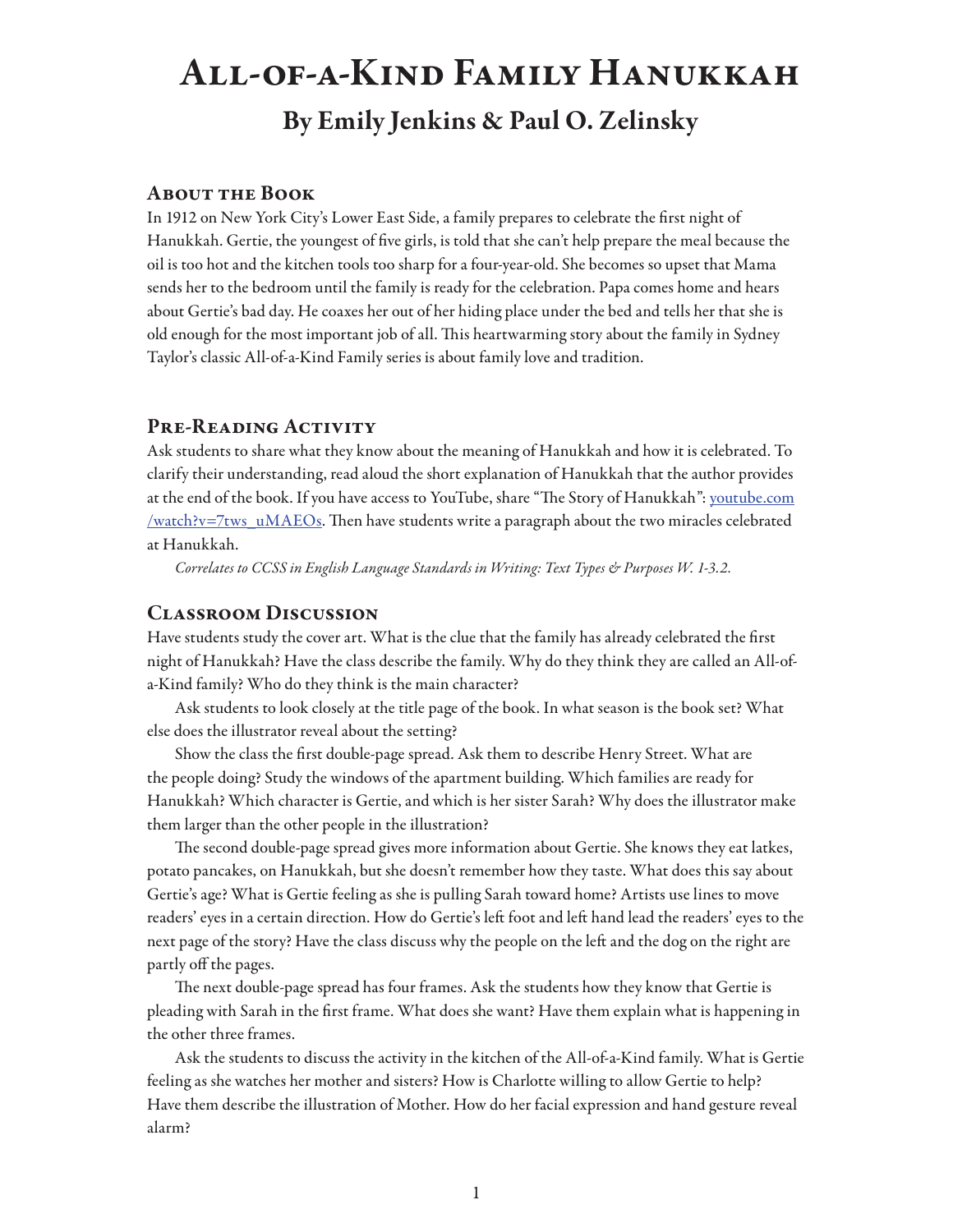Gertie still wants to help. What do Mama's hands say when Gertie shows interest in grating the potatoes and chopping the onions? Which girl is Henny? Why is she making a face? Where is Gertie on this page?

Ella says she can help her, but Mama intervenes again. What does Gertie do next? How does the illustrator show Gertie's temper tantrum? The illustrator paints the picture as though he is looking down on Gertie. How does this put more emphasis on her tantrum? Ask the students to explain what her mother and sisters are thinking. Which two sisters look the most astonished? Which looks sad?

Show the class the illustration where Mama is pulling Gertie by the hand. Where is she taking her? Why do you think the illustration is pointing to the left? Explain why Gertie hides under the bed. What is she feeling?

Have students study the next double-page spread, with Gertie hidden in the bedroom and her mother and sisters in the kitchen. Contrast the two scenes. Ask them to explain why the sisters are so joyous. Now that the food is prepared, what kitchen job might Gertie be old enough to do?

Papa learns that Gertie has had a bad day, and he offers her a gingersnap. Where is Papa in this illustration? Why does the illustrator only show his hand? How do you know that Mama has forgiven Gertie for her tantrum?

How does Gertie have the best job of all? What is she feeling when she is lighting the first candle of Hanukkah with Papa?

Ask students to explain the following: "The latkes taste of history and freedom, of love and crispy potato."

The last page is a window that allows readers to gaze into the family's home. How does this illustration reveal family love? Why is Gertie looking at the candle? What is Papa doing?

Texture in illustration makes the reader feel as though they can touch an object. How does the illustrator use texture to create snow? Have the class examine the illustration where Mama is holding Gertie and they are looking at the skillet on the stove. How is texture used to convey the hot oil? Note other illustrations where readers may feel they can actually touch the object.

*Correlates to CCSS in English Language Standards in Reading Literature: Comprehension & Collaboration RL. 1-3.1, RL. 1-3.3; Craft & Structure RL. 2-3.5; Integration of Knowledge & Ideas RL 1-3.7; Language: Convention of Standard English L. 1-3.1; Speaking & Listening: Comprehension & Collaboration SL. 1-3.1; Presentation of Knowledge & Ideas 1-3.4.*

#### Curriculum Connections

In the first kitchen scene, the girls are helping Mama make latkes. The text reveals the ages of the girls. Ask students to calculate the difference in the ages of the sisters. How much older is Ella than Gertie? At what age might Gertie be asked to help with the latkes?

*Correlates to CCSS in Mathematics: Operations & Algebraic Thinking: Math. Content 1-3.0 A1.*

A *theme* is the meaning of a book. Have students write a paragraph that shows how love and family is the central theme of *All-of-a-Kind Family Hanukkah.*

*Correlates to CCSS in English Language Standards in Writing: Text Types & Purposes W. 1-3.1.*

Ask students to consider information they learned about Hanukkah in the Pre-Reading Activity. Then have them write one sentence that explains why Hanukkah is also called the Festival of Lights.

*Correlates to CCSS in English Language Standards in Writing: Text Types & Purposes W. 1-3.2.*

The illustrator describes Gertie as someone with "passionate nature." Ask the class to define *passionate.* The illustrator uses bold lines to depict Gertie. Try drawing her with thin lines. Allow the class to discuss how the thin lines change Gertie's personality.

*Correlates to CCSS in English Language Standards in Speaking & Listening: Comprehension &*